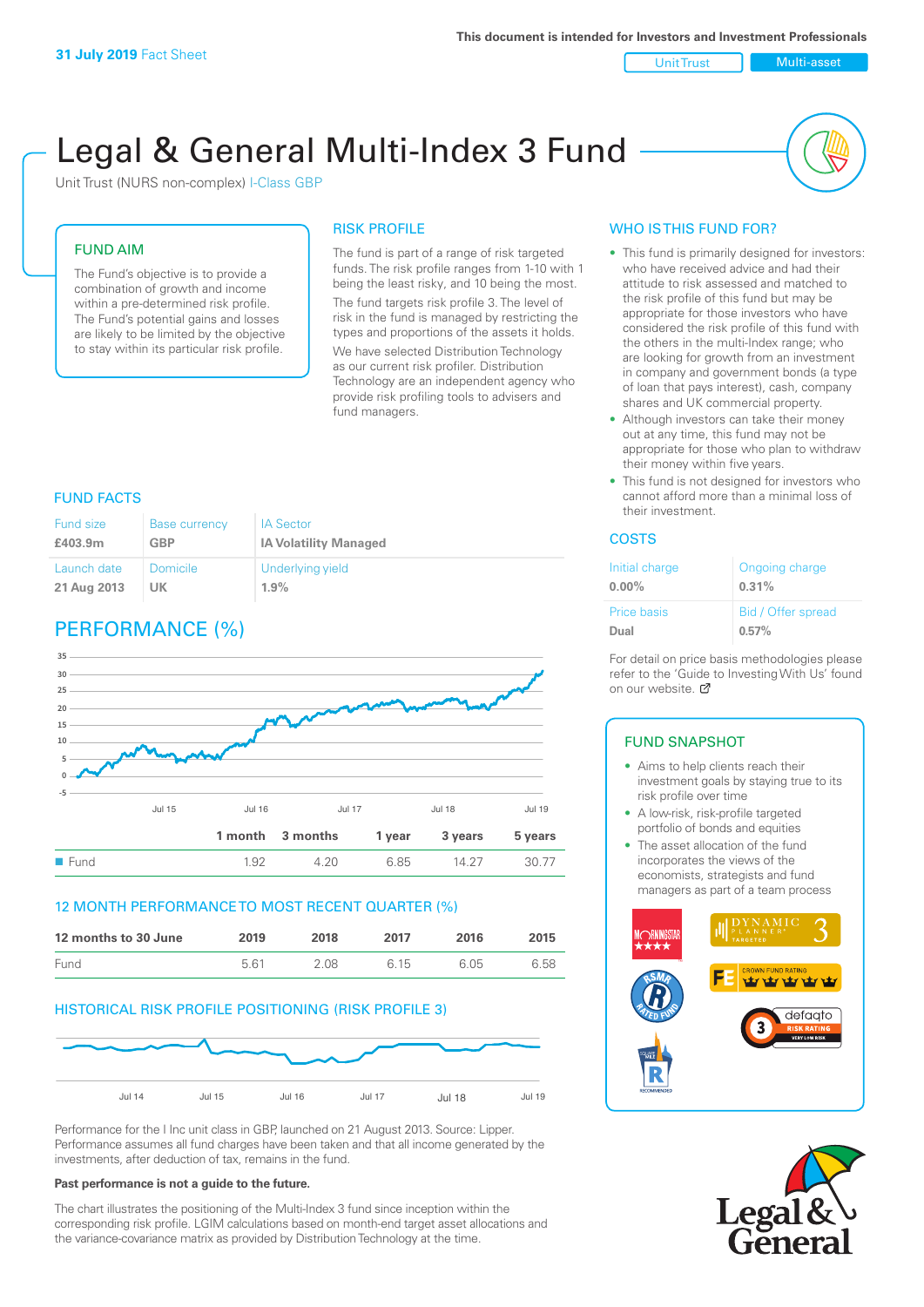# Legal & General Multi-Index 3 Fund

Unit Trust (NURS non-complex) I-Class GBP

# PORTFOLIO BREAKDOWN

All data source LGIM unless otherwise stated. Totals may not sum due to rounding.





#### FUND MANAGERS

The fund managers have responsibility for managing the multi-index fund range. They are part of the Multi-Asset Funds (MAF) team in LGIM. This team focuses on designing and managing multi-asset funds that are tailored to match the specific objectives of various client types. The team sits within a wider Asset Allocation team which combines both depth of experience with a broad range of expertise from different fields, including fund management, investment consulting and risk management roles.

# TOP 10 HOLDINGS (%)

| L&G Global Inflation Linked Bond Index Fund            | 9.0 |
|--------------------------------------------------------|-----|
| L&G Sterling Corporate Bond Index Fund                 | 8.9 |
| L&G All Stocks Gilt Index Trust                        | 8.2 |
| <b>LGIM Global Corporate Bond Fund</b>                 | 7.6 |
| L&G US Index Trust                                     | 6.4 |
| L&G Short Dated Sterling Corporate Bond Index Fund     | 6.1 |
| L&G Emerging Markets Government Bond (US\$) Index Fund | 5.7 |
| L&G UK Index Trust                                     | 5.0 |
| L&G Japan Index Trust                                  | 3.9 |
| L&G European Index Trust                               | 3.7 |